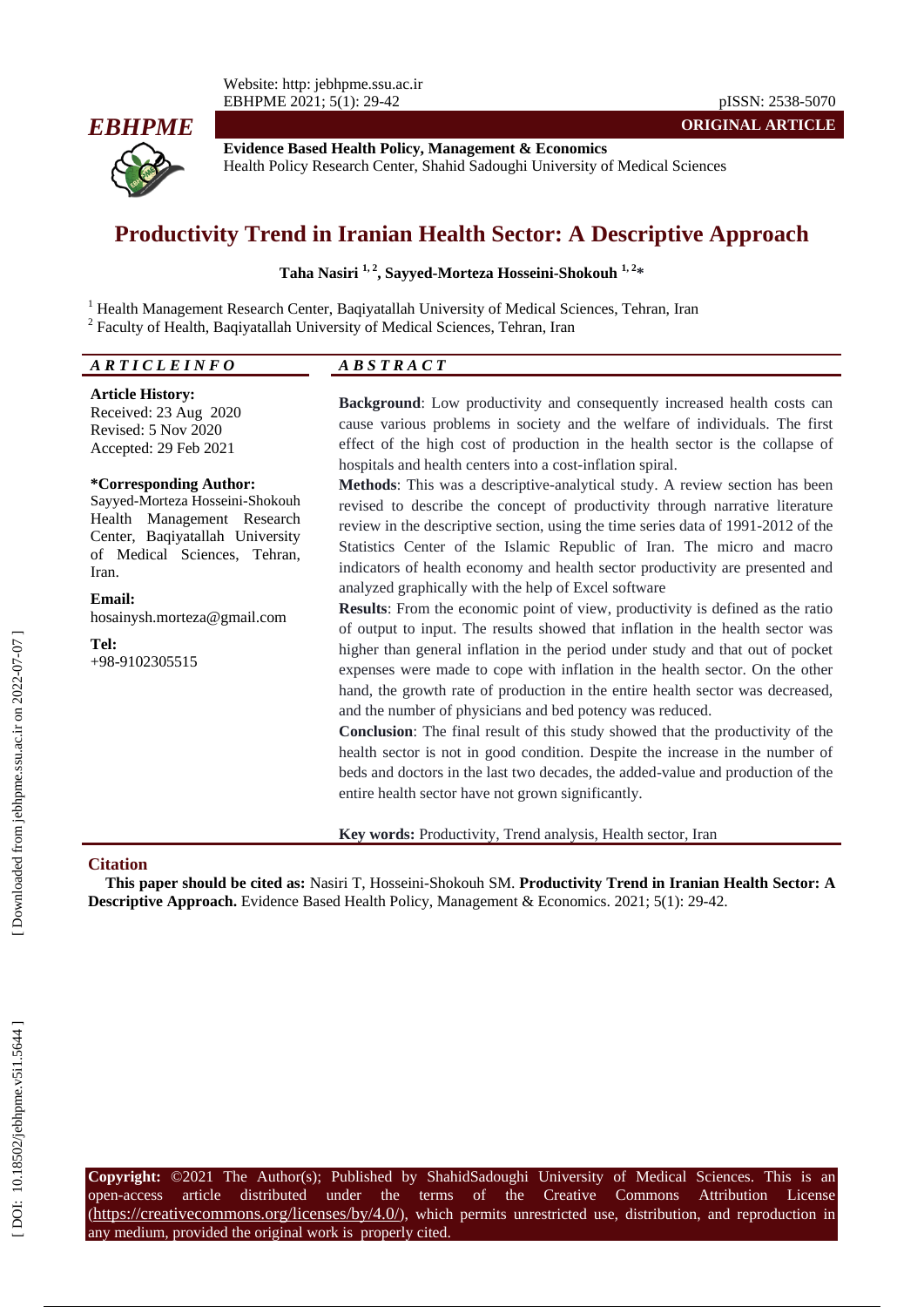# **Introduction**

In recent decades health systems around the world, without exceptions, have faced the **L**world, without exceptions, have faced the challenge of inflationary pressures. The problem of rising expenditure of the health budget in our country has become more complex due to its dependence on oil revenues and consequently , the impact of oil revenue fluctuations on the health system performance. Fluctuations in oil revenues, in addition to affecting other parts of the country, have led to poor stability in health sector policies , particularly in the area of finance (1, 2).

Generally, several factors have been suggested increasing public sector expenses and pressure on the public budget (3, 4). Similarly, the health sector as an industry that converts inputs into products in the form of health services and goods must operate efficiently and be at the frontier of its production capabilities (5) .

The issue of efficiency and productivity in the health sector is important both at the micro -level such as hospitals , and at the macro level, i.e., the whole health system. The importance of productivity in the economy and the country is well reflected in the policies of a resistive economy. The newest growth models are also the sole catalyst for sustainable economic growth in productivity growth. Based on classical microeconomic models , the point where the average production curve of a firm is maximized, the mean cost curve of the variable production is minimized , and at the point where the final cost of production is minimized, the final output is maximized (6).

Therefore, it is clear that efficiency and productivity play a key role in controlling costs , especially for firms such as hospitals. So far, no similar study has been conducted on the examination and analysis o f health productiveness in the country, and most of the research work in this field has investigated and analyzed the efficiency of the health system at a micro -level (hospitals and healthcare centers ). These include the studies of Azar, Hoseini Nassab, Sabagh Kermani, Karimi, Fattahi, Pirani, Kiani for

efficiency and situational analysis of Rezapour's health system allocation and Ahmadi's inflation indicators in the health system (7 -12). Moreover, related external studies include Atella and Färe, Roberts on productivity, Ancarani, Alin O, Marieta, Eling and Kirigia, Al -Shayea, and Chan on efficiency (9, 13 -20) . However, in some studies on health system productivity in developed countries , the average productivity growth is mentioned as about one percent annually.

They were quite different from the present study in terms of method and did not even provide a conceptual explanation of the subject. Hence, the present study is unique in this respect. Low productivity and , therefore , higher health costs can have various problems for society and the wellbeing of individuals. The first effect of the high cost of production in the health sector i s hospitals and health centers' declination into a cost -inflation spiral (2).

Therefore, productivity and efficiency are some of the most fundamental areas in the scientific environment of the country. Accordingly, in this article, the authors intend to illustrate the country's health system's efficiency and effectiveness. Due to restrictions on access to data on the inputs and outputs of the country's health system, this section presents a picture of the health system's efficiency for measuring the system's output from the added -value index and total output in addition to measuring inputs. The number of beds and the workforce has been used. Although other factors and inputs also play an important role in the output of the health sector, no relevant data were available in this study. For this purpose, this article is arranged into several sections. The first section provides an overview of the concepts of productivity. The second part discloses the efficiency and productivity of the country's health system. The final section discusses the reasons for the low productivity in the health sector, its impact on key performance indicators, and offers ways to improve productivity and reduce the costs of producing health services.

DOI: 10.18502/jebhpme.v5i1.5644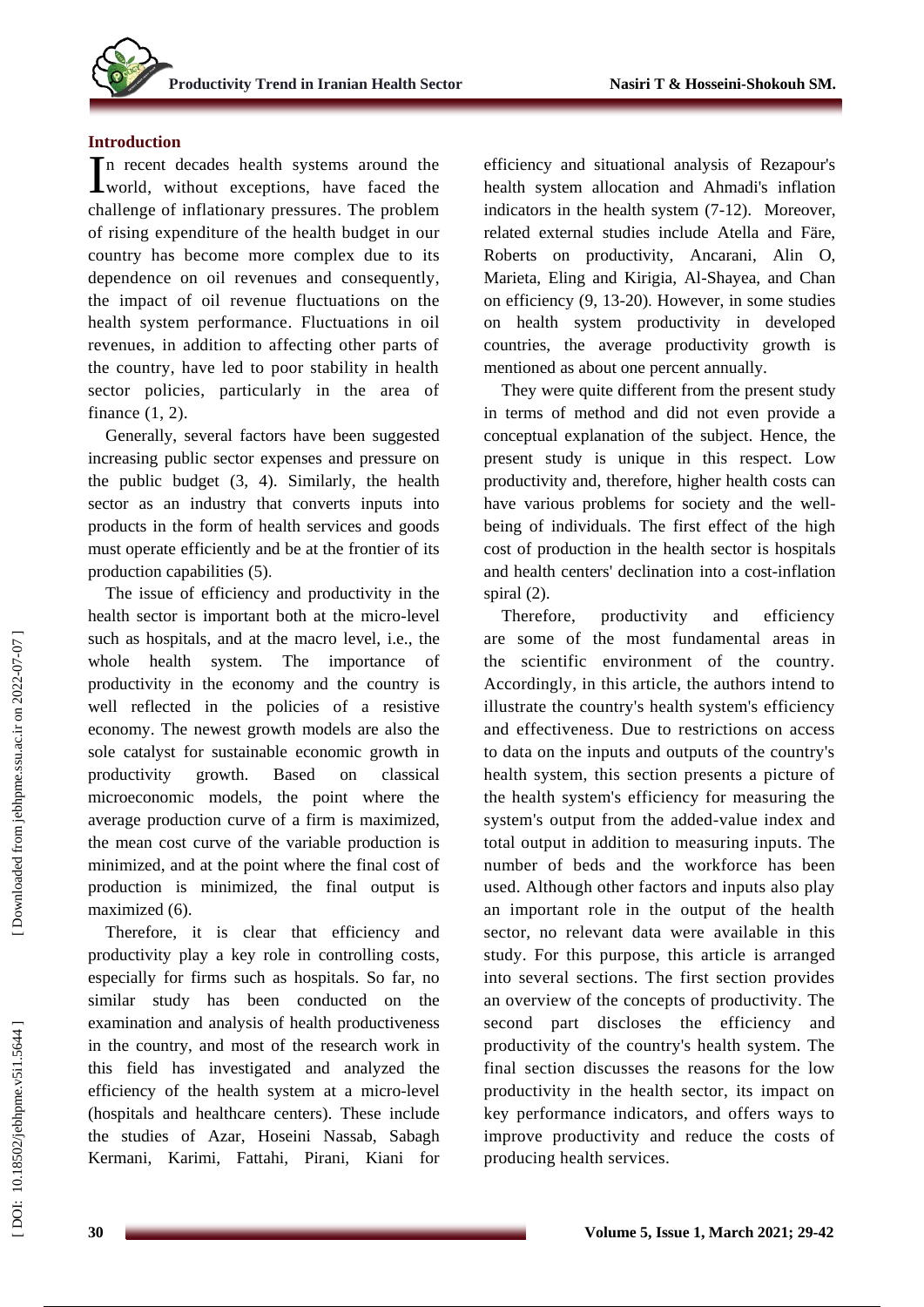

#### **Materials and Methods**

## **Study design and literature review**

This was a descriptive -analytical study in which the concept of productivity was presented in the review section using specific keywords related to the concept of productivity and searching related internal and external texts in databases. Thus, the title and abstract of all Persian and English language articles from 2000 to 2019 were extracted and screened using valid search engines such as Science Direct, Scopus, Pubmed, Magiran, Irandoc, SID, Google, scholar, Medline, and Embase Cochran e databases. At first, a large search was conducted on the Google database with high sensitivity, and later the search was conducted using proprietary strategies of each database. Keywords related to the concept of productivity, such as productivity, effectiveness, efficiency, added -value index, total output, total production, bed inpatient, manpower, workforce , and labor were used to increase the adequacy of the samples. A list of articles and books was also searched using the same keywords. Other words such as "health system," "health policy," "health sector," "health care system," "inflation" were added to the search strategy to facilitate the search process. Qualitative studies were also reviewed in this screening. Initial screening of search results by title and abstract of studies was performed by one of the browsers, the second browser independently reviewed the studies found, and the consensus was reached in cases where there was disagreement. Overall, in the first stage, about 1050 studies were initially evaluated , from which 110 studies were purposefully selected and reviewed in the second stage. Texts that had more conceptual richness (referring to the definition and interpretation of productivity concepts and other related frontiers in the field, opposing, and similar concepts and their constructs), more recent sources, authoritative journals or databases, and valid references were the criteria considered to prioritize studies (21, 22). Resources explaining the concept of productivity in other areas were excluded from the studies. Accordingly, the studies were ranked and studied in order, and finally , 20 articles were eligible for

inclusion in the study , which was in full relation to the subject under study.

Total production is the maximum amount of product that can be produced with any given combination of variable and fixed inputs. On the other hand, value -added in simple language is the difference between output and input . As most scientific literature has revealed, the most practical way to measure the productivity of a system is to calculate the ratio of output (total production and value -added) to input (bed and physician) annually. In the current study, this relationship was used to extract physicians and beds' productivity in the health sector . Finally, all data from articles were extracted and screened.

### **Data sources and analysis**

In the descriptive section, information regarding the statistical center of the Islamic Republic of Iran, the microeconomic and macroeconomic indices of health and productivity of the health sector from 1991/2 to 2011/2 were presented graphically and analyzed with the help of Excel software. Data after 2012 was not available .

The authors declare that they have complied with the principles of the Helsinki Declaration.

### **Result s**

#### *Productivity concept*

Productivity is defined as the power of production and being productive (23). In the private and commercial sectors, productivity is measured by factors such as product quality, resource effectiveness, and customer satisfaction (24). Productivity represents the relationship between out puts and inputs in the production process. Improving productivity leads to the growth of wealth in the economy and ultimately to society's well -being (25).

Engineers view productivity promotion as doing the most work at the lowest cost, while scientists define productivity promotion as doing the work wisely, and at the same time , managing productivity means achieving everything together. Ultimately, economists define productivity promotion as a more productive use of available resources (26).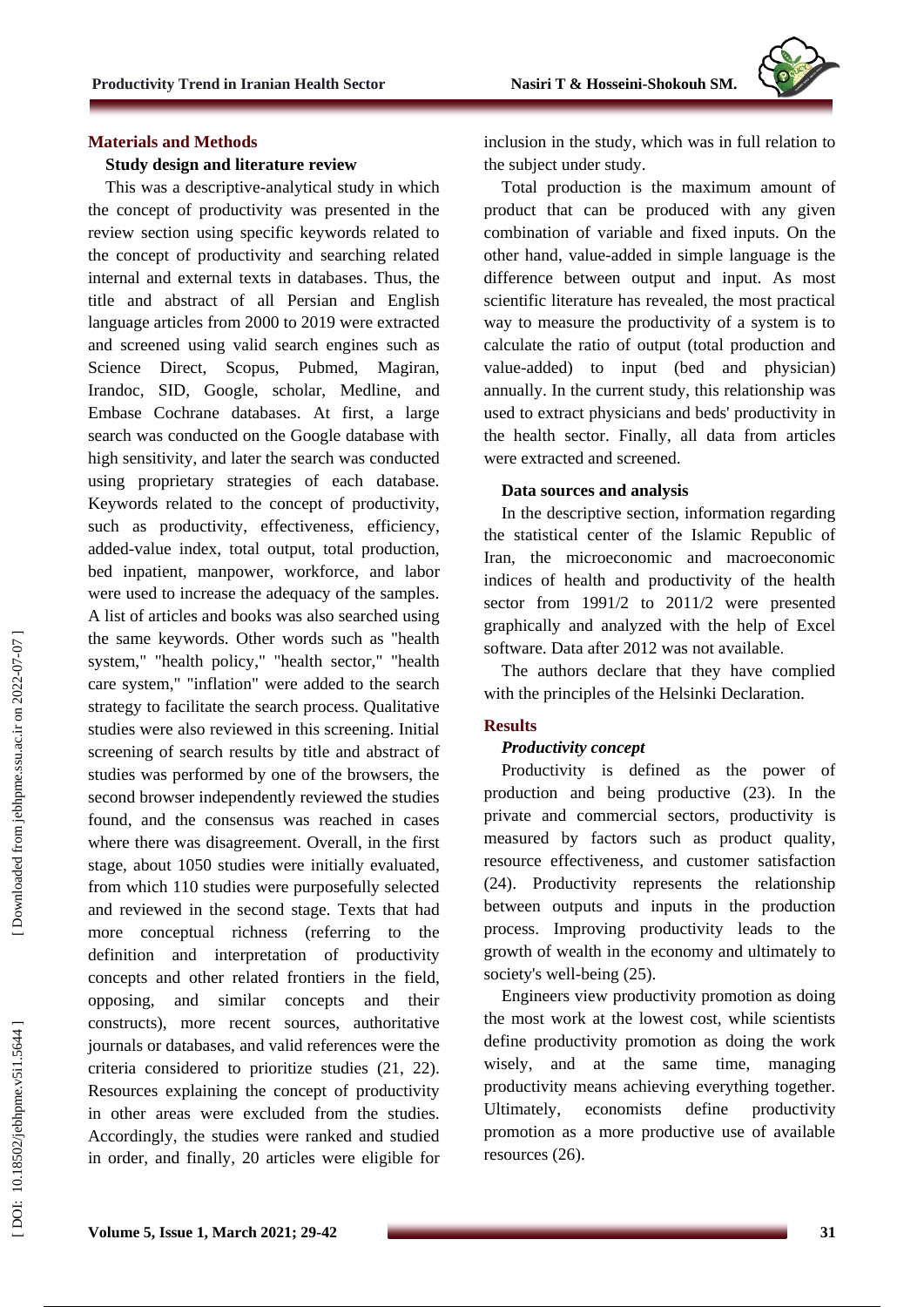As one of the most important parts of the government body, the health sector can play a key role in public sector productivity. Thornhill (2006) considers productivity in the public sector important for the following reasons: 1) The major part of employment is by the public system. 2) The government is the most important provider of services that affects the cost of inputs and the quality of firms' workforce. 3) The government consumes tax resources. Therefore, the productivity of the government body can affect the productivity of the economy (27 -29).

Productivity in government services are divided into four categories:

- Productivity at the staff level
- Productivity at the organization level
- Productivity at the sector level
- Productivity at the national staff level (23).

Productivity metrics are divided into two categories, i.e., partial and general. Only one input is examined in partial indices, whereas in measuring general indices, the relation of inputs to total inputs is considered (30) .

In some scientific literature, productivity is defined as the sum of its effectiveness and efficiency, and thus defines productivity as a situation whereby the system can achieve all its goals through optimal use of resources. In the health sector, productivity refers to the fact of how efficiently resources are used to achieve effectiveness (31) . McKee and Figueras (2012) presented indicators such as labor productivity, the cost -effectiveness of interventions, technical efficiency, and allocative efficienc y to measure health system productivity. Table 1 lists the productivity matrix based on two measures of effectiveness and efficiency. According to this matrix, although the Kali health sector production was less than the targeted program , it was produced with optimum use of resources . In other words, the health sector has been efficient , but it has not been fully effective (31). Various modes of combining efficiency and effectiveness have been shown in the productivity matrix (23). In health economics literature, a concept called cost effectiveness is used to guarantee health sector

policies' efficiency. Based on this method, the productivity of different programs is measured and compared by comparing costs and their effectiveness. Finally, the most cost -effective project is identified as the most productive option (23).

## *Picture of Health Sector Productivity Status*

Due to restrictions on access to data on the inputs and outputs of the country's health system, this section presents an overview of the health system's productivity for measuring system output from the added -value index and total output, and the number of beds and workforce used to measure inputs. Although other factors and inputs play an important role in the output level of the health sector, there was no access to relevant data in this study. In recent years, the high costs of producing health services have led to an increase in tariffs and service prices, which has resulted in rising inflation in the health sector and consequently rising production costs. Figure 1 displays a comparison of inflation in the health sector and general inflation in the country. It also shows that inflation in the health sector has grown alongside general inflation.

Besides, the high cost of health services and the restriction of health financing from the public budget have made people's payout of 2014 much higher than the amount set out in the Fifth National Development Plan (Figure 2).

The coherent movement of the percentages of people's out of pocket payments and health sector inflation in Figure 3 is evidence of the fact that households bore the burden of inflation on the health sector **.**

Figure 4 presents the total production trend and the added -value of the health sector from 1992 to 2012 in billion Iranian Rials. As noticeable, the total output and added -value of the health system has been rising since 2007 but has declined steadily since then. This figure also shows that the output of the health sector is relatively stable and not significantly fluctuating.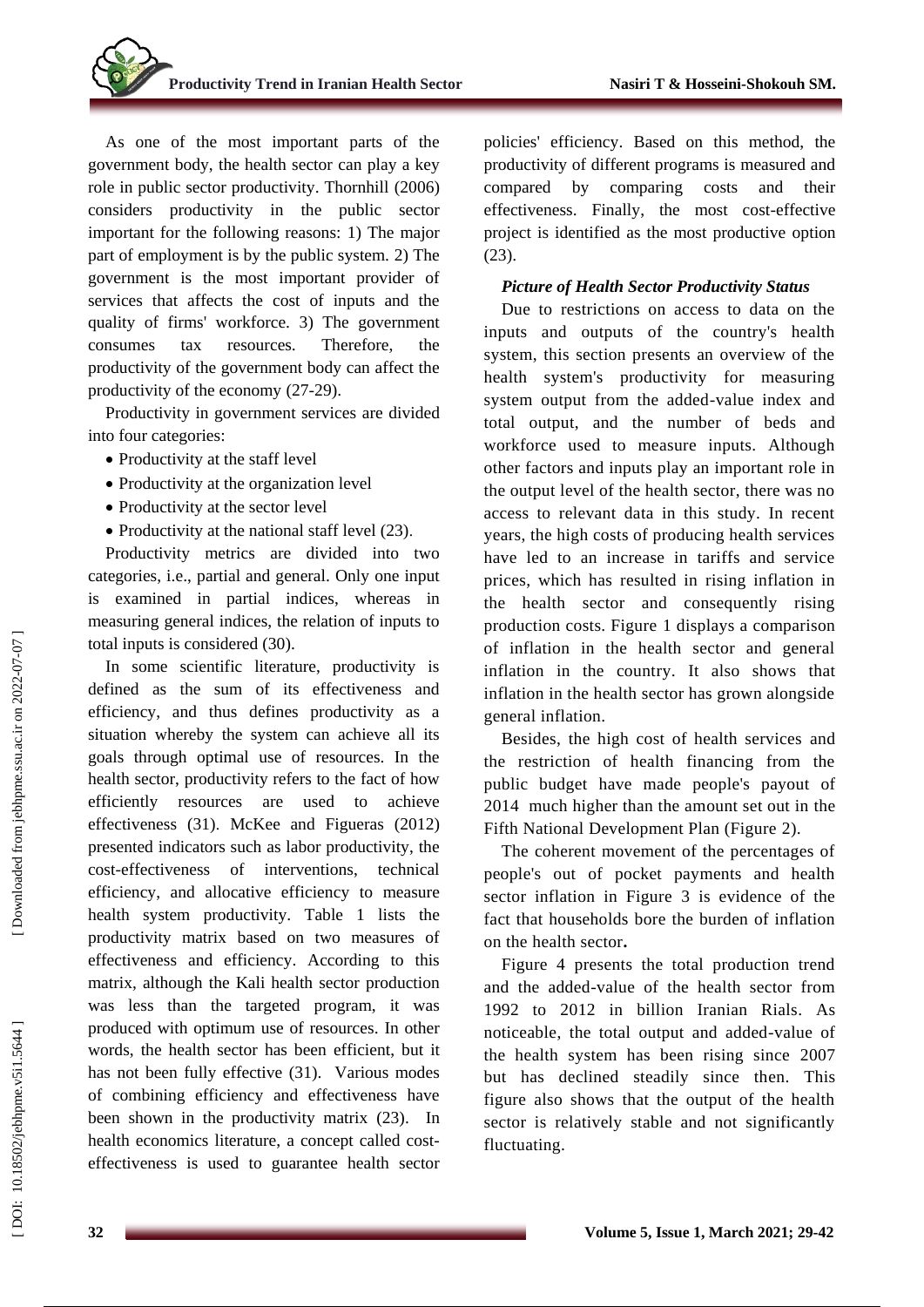

Figure 5 discloses the growth rate of the entire health system's output. Unfortunately, the growth rate for the health sector has been declining for two decades since 1991, and in 2010 this index stands at almost zero.

Figure 6 reveals the number of beds in the country, and Figure 7 explains the number of beds increased from 1992 to 2013. According to this figure, in 2008 , the number of beds in the health system has grown at a gentle slope. In 2009, there was a slight decrease in the number of beds. This decline was more severe between 2010 and 2011. After 2011, the number of beds has risen again .

Figure 8 shows the number of doctors from 1991 to 2010. Unlike the number of beds, the number of doctors has increased in an almost linear trend. In this section, the productivity of the health system is illustrated by

two general system inputs: capital (bed, and labor (physician ) (32) . Figure 9 presents the capital productivity growth of the health system from 1991 to 2012. As visible, the trend of productivity growth has been extremely lively. The highest bed productivity growth was in 2007, at about 17 %. Later the same year, bed productivity growth had fallen to a negative 4 %. Once again, bed productivity growth was negative in 2007 and reached a negative 13 % in 2011.

Figure 10 reports the productivity growth of the physician's input from 1992 to 2012. Once more, the highest productivity growth occurred in 1993, at the frontier of 2 3 %. At the end of the year, there was a sharp decline in physician productivity growth. Physician productivity growth was zero in 2000, negative at 7 in the year 2007, and negative at 12 % in 2012.

**Table 1 .** Productivity Matrix

| <b>High efficiency</b>                                 | <b>Low Efficiency</b>                                     |                    |
|--------------------------------------------------------|-----------------------------------------------------------|--------------------|
| Achieving the goals through optimal use of resources   | Wasting part of the resources                             | High Effectiveness |
| Low achievement of goals with optimal use of resources | non-achievement of goals and<br>waste of scarce resources | Low Effectiveness  |





**Figure 1.** Health Inflation and Public Inflation Comparison (Source: Study Findings)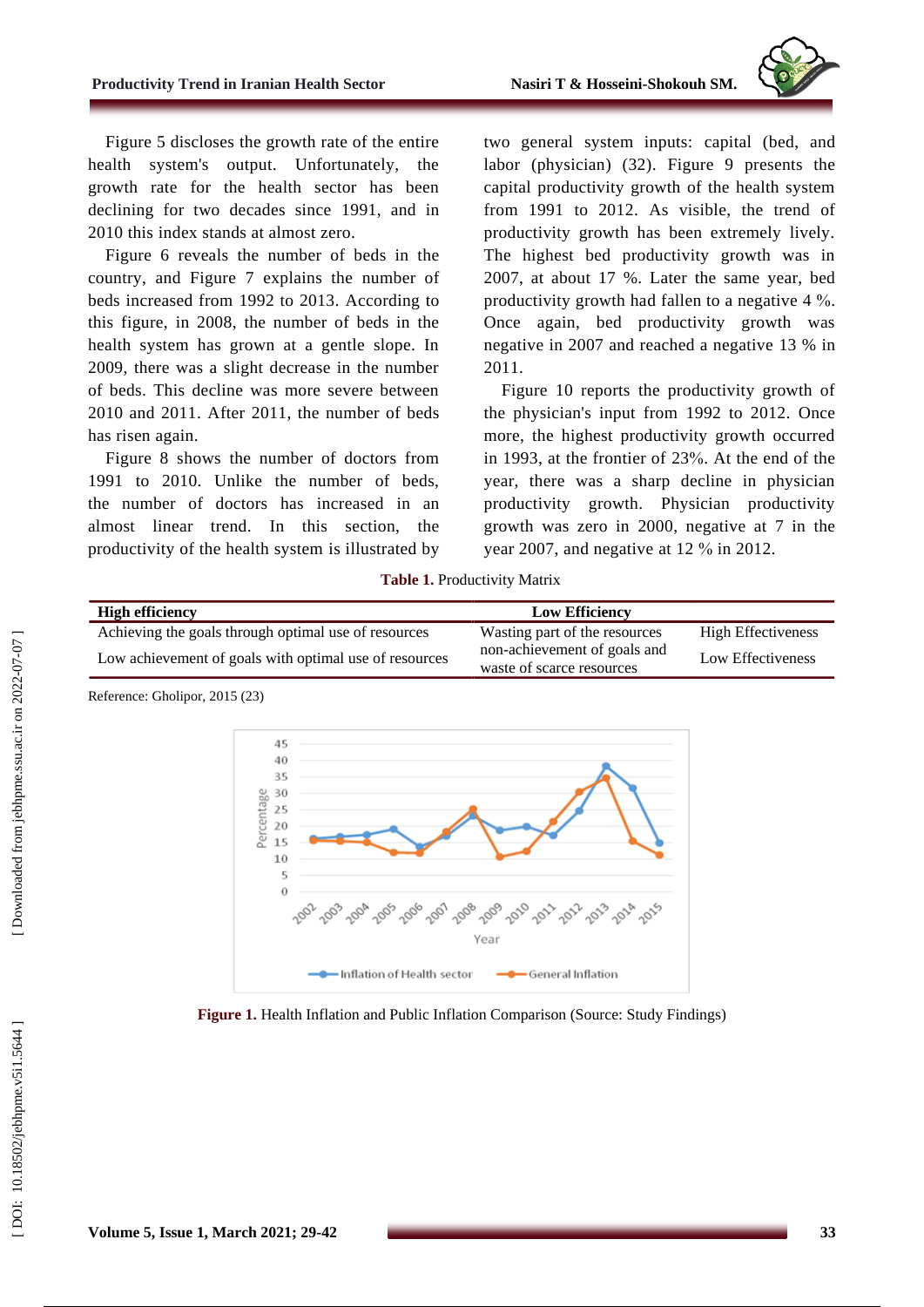

Figure 2. The Rate of People's Out of Pocket Payments (Source: Study Findings)



Figure 3. Concurrent Inflation of Health Sector and People's Out of Pocket Payments (Source: Study Findings)



Figure 4. Added-value and Total Health Sector Production Trend (Source: Study Findings)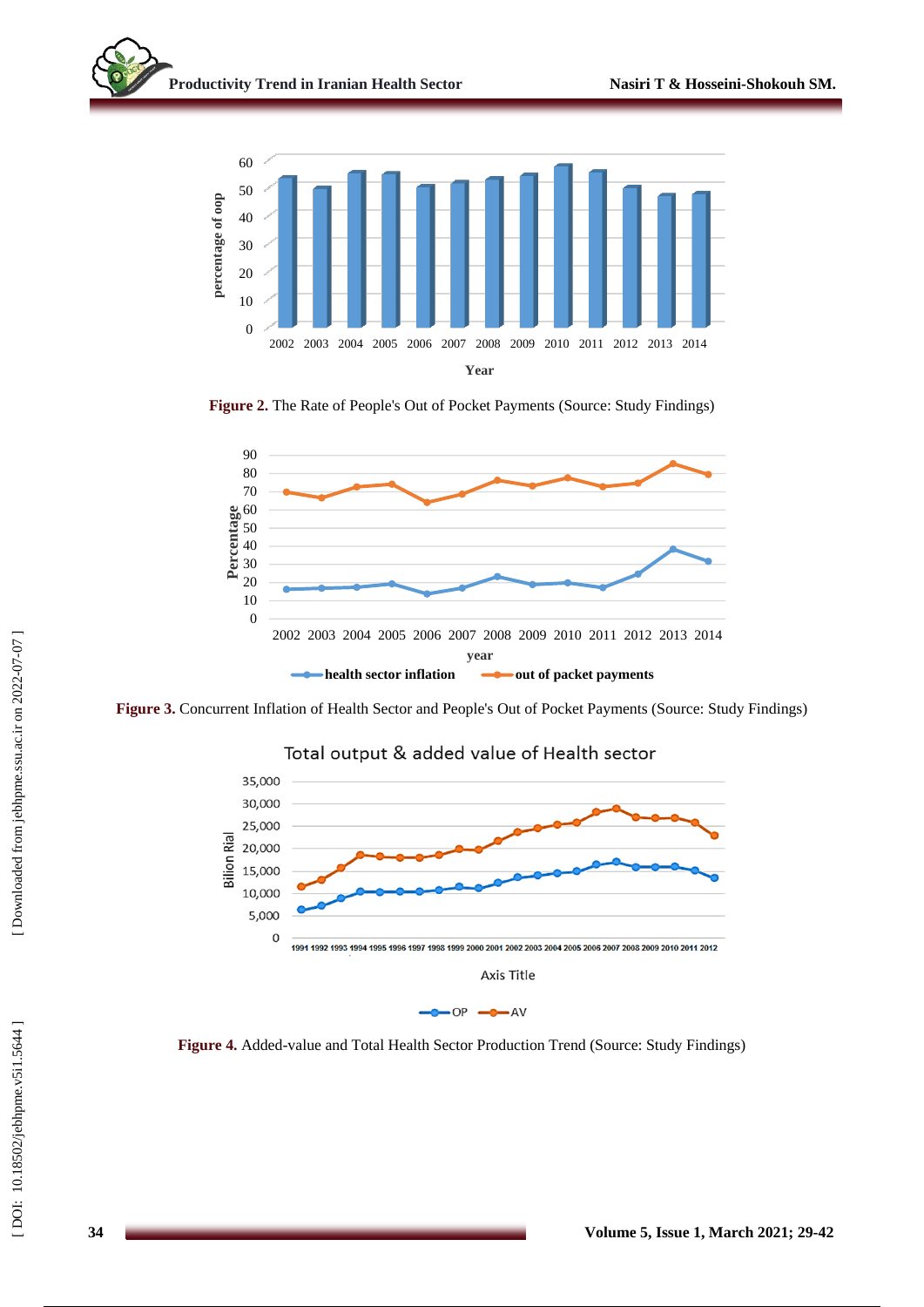



Figure 5. The Growth Rate of Total Health Sector Production (Source: Study Findings)



Figure 6. Bed Count Trend (Source: Study Findings)



**year**

**Figure 7 .** The Growth rate of beds (Source: Study Findings)



**Figure 8 .** Trend Number of Physicians (Source: Study Findings)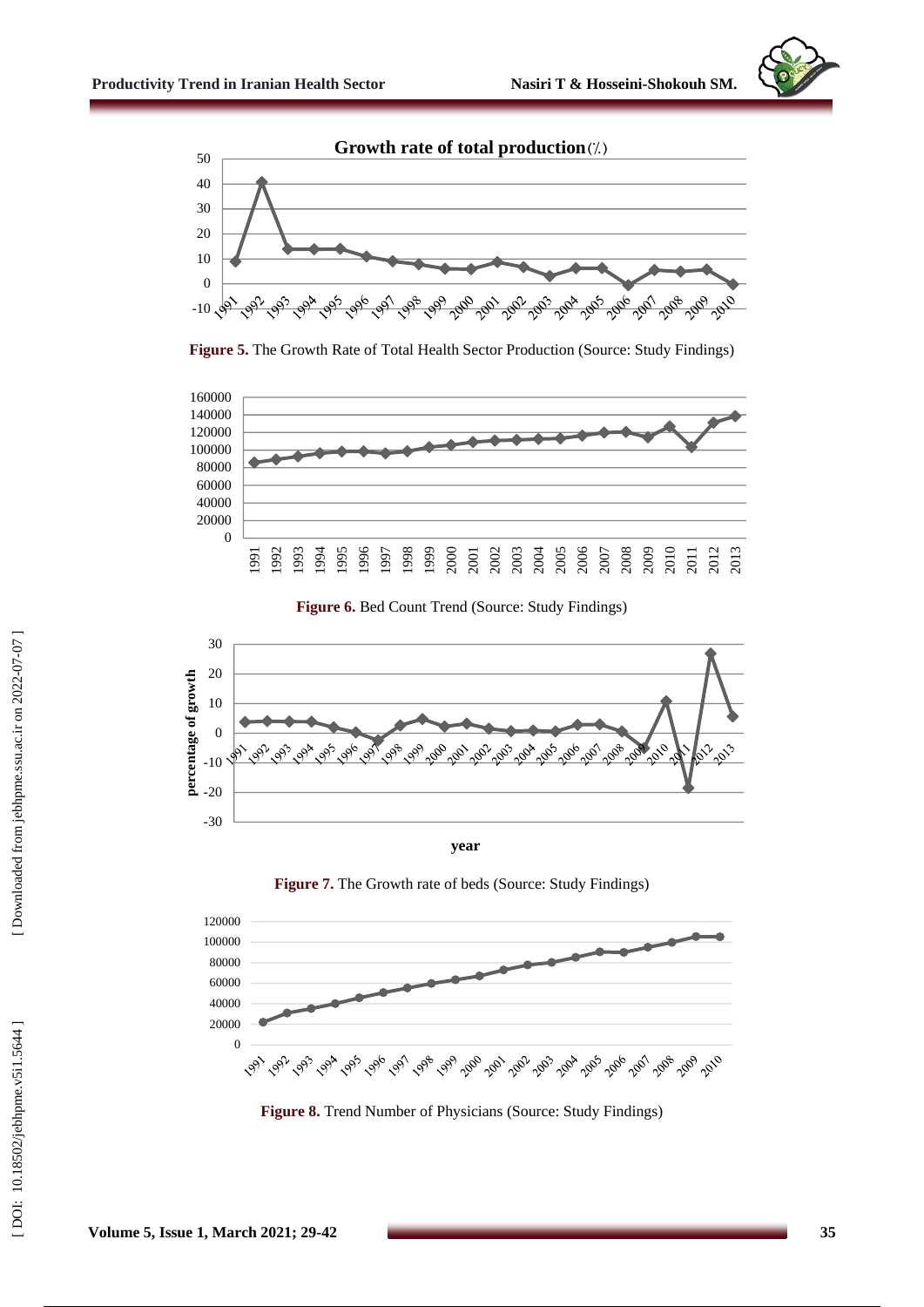

**Figure 9 .** Bed Productivity Growth Rate (Source: Study Findings)



**Figure 10 .** Physician Productivity Growth Rate (Source: Study Findings)

### **Discussion**

As most scientific literature has shown, the most feasible way to measure a system's productivity is to calculate the input -output ratio. The current study used this relationship to derive physician and bed productivity in the health sector. The final result of this study revealed that the productivity of the health sector was not adequate. Despite the increase in the number of beds and physician s in the last two decades, the value -added and the total production of the health sector have not grown significantly. Through these terms, the authors refer to the production of the whole health sector, the real value of the total services, and marginal products produced in the health sector (33, 34).

However, this study did not judge health system performance because according to the World Health Organization report in 2000, three general indicators for measuring health system performance are outlined, i.e., the level of public health, the accountability of the health system, and protection against financial risks. The health system's performance models refer to efficiency (productivity) as an intermediate target (35, 36). Therefore, in the current research, only the efficiency and productivity of the health sector of the country are examined. Poor productivity of the country's health system can be due to various reasons. These reasons can be classified into two categories: micro and macro. In the micro sector, i.e., hospitals and healthcare centers' level, the first cause of low productivity can be attributed to the lack of full utilization of inputs. In health centers, various types of inputs such as labor, beds, medical equipment, buildings, energy, and so on are used in the service production process. If health centers are not at the frontier of utilizing these inputs, they will be inefficient in the production process and cause loss of resource s. Energy is one of the factors that inefficiently utilize the production process in the health sector, especially in public health centers. In some public health centers , due to the depreciation of buildings, energy consumption is extremely high , leading to inefficiency (12, 23, 37 -39).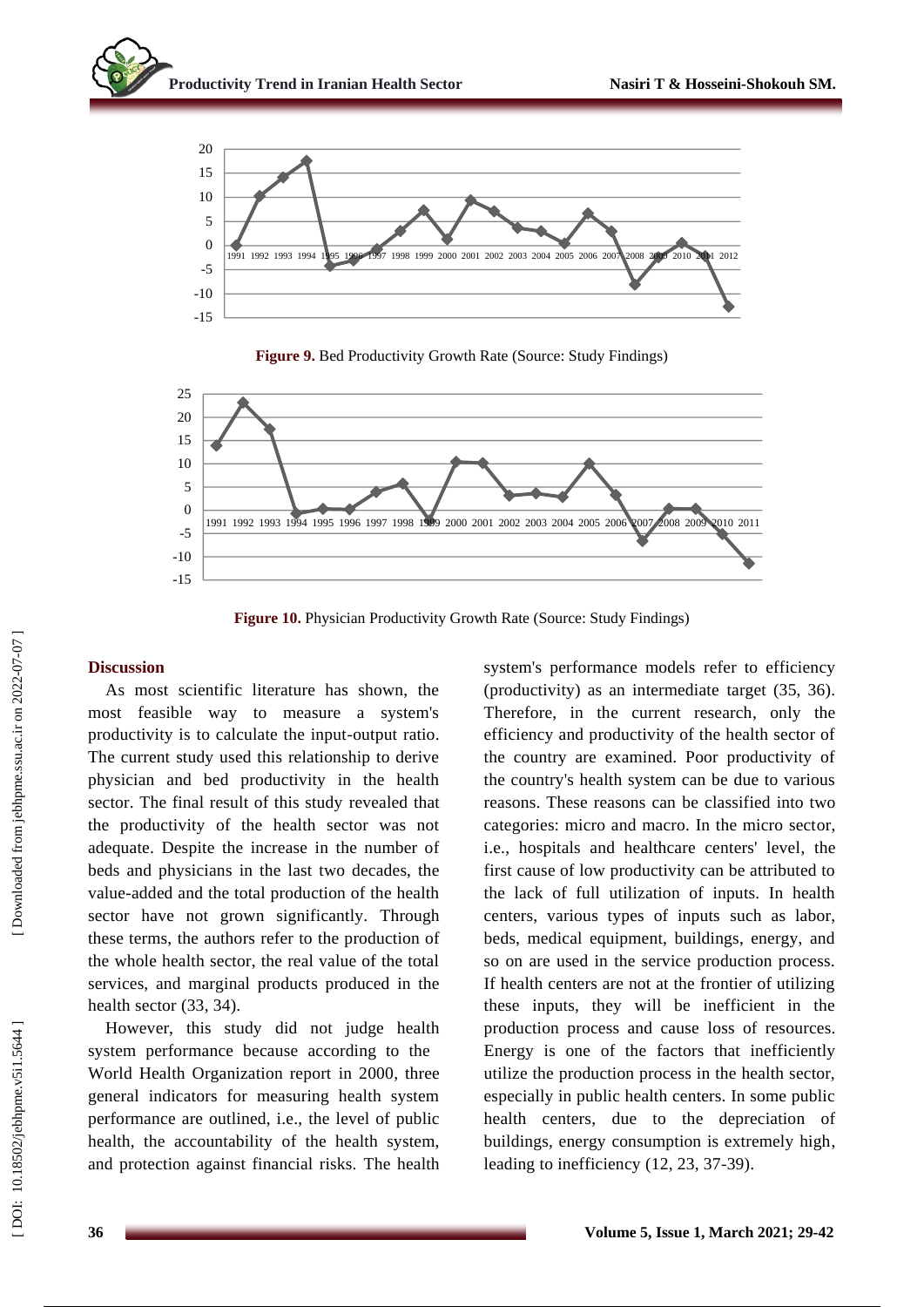

Another reason for the low productivity in the health sector can be found in market theory. The public sector is far from market -driven. One of the characteristics of markets is that they allocate resources efficiently and exploit each resource based on its final output. This allows the density of the use of inputs in firms to be distributed efficiently and is based on maximum productivity. In government health care centers, the way that resources are combined to produce services are not market -based and is far from technical and economic measures of production. This causes the inputs not to be used according to their production capacity. Therefore, based on the findings, it can be concluded that despite the increasing number of inputs over time the output of the health sector has decreased (23, 39).

One study claims that applying different policies, even in similarly structured systems such as Italy and England, will make a difference in the efficiency of the health system. The NHS growth rate for the whole period (2004 to 2011) increased by 10 % and an average of 1.39 % per year, while overall SSN productivity increased by 5 % at an average of 0.73 % per year. Our results show that different policy goals have different outcomes for the two countries. In the UK, the NHS has focused on increasing activity, reducing waiting times, and improving quality. Contrarily, Italy is more focused on cost containment and rational provision in the hope that it will render unfair and inadequate services. The findings of this study differ from our study findings in terms of the rate of change while examining different inputs and outputs (13). At the macro level, lack of evidence -based policymaking, cross -sectoral disagreements, lack of competitive incentives in the health sector, lack of complete and transparent buyer separation from the provider, weakness of the health sector financial system, etc. are noted as factors of reduced productivity. The lack of strategic purchasing in the health sector has made the cost of services not close to their true value , and providers are demanding unrealistic tariffs and basing prices on their monopoly power, especially in the public sector. In such an

environment, no health care product will have the incentive to improve productivity and reduce cost (23, 39 -41). Addressing all the factors of low productivity is beyond the scope of this article. Therefore, some undesirable effects of low productivity are discussed below .

Low production efficiency (lack of optimal use of health system labor, equipment , and resources, etc.) makes the cost of health services high and causes inflation in the health sector (40, 41). In addition to this, in Iran's health system, the wage gap and price productivity have been drained due to higher wages than staff productivity. In economics, this rule is referred to as the Baumol theory. According to this theory, the growth rate of prices in an industry is equal to the difference between the growth rate of labor productivity and the growth rate of wages. The inflation of the health sector and the higher inflation of this sector of the whole economy are evidence of this phenomenon. As shown in the previous section in Figure 1, the inflation of the health sector has been higher than general inflation in recent years. The findings of Ahmadi et al . study of the years 1995 to 2007 were similar to the present research showing that the inflation of the health sector has always been higher than the public sector in Iran, but ha s not been a consistent trend in public and private tariffs (12). Another study in the US found that issues such as general inflation, population growth, population changes, increased per capita public health, and intensive care services have been instrumental in raising consumer prices in the health sector (42). Some other studies have reported incomplete insurance coverage and the share of people paying premiums as factors in increasing health costs (43). Other researchers believe that increasing insurance coverage will cause technological changes and ultimately increase health costs (44). Newh ous e categorizes these inflation factors into two groups of demand side that include community aging, expansion of insurance coverage, and supply -side category that consist of inducing demand, growth in productivity, and insurance companies' management and technological change (45).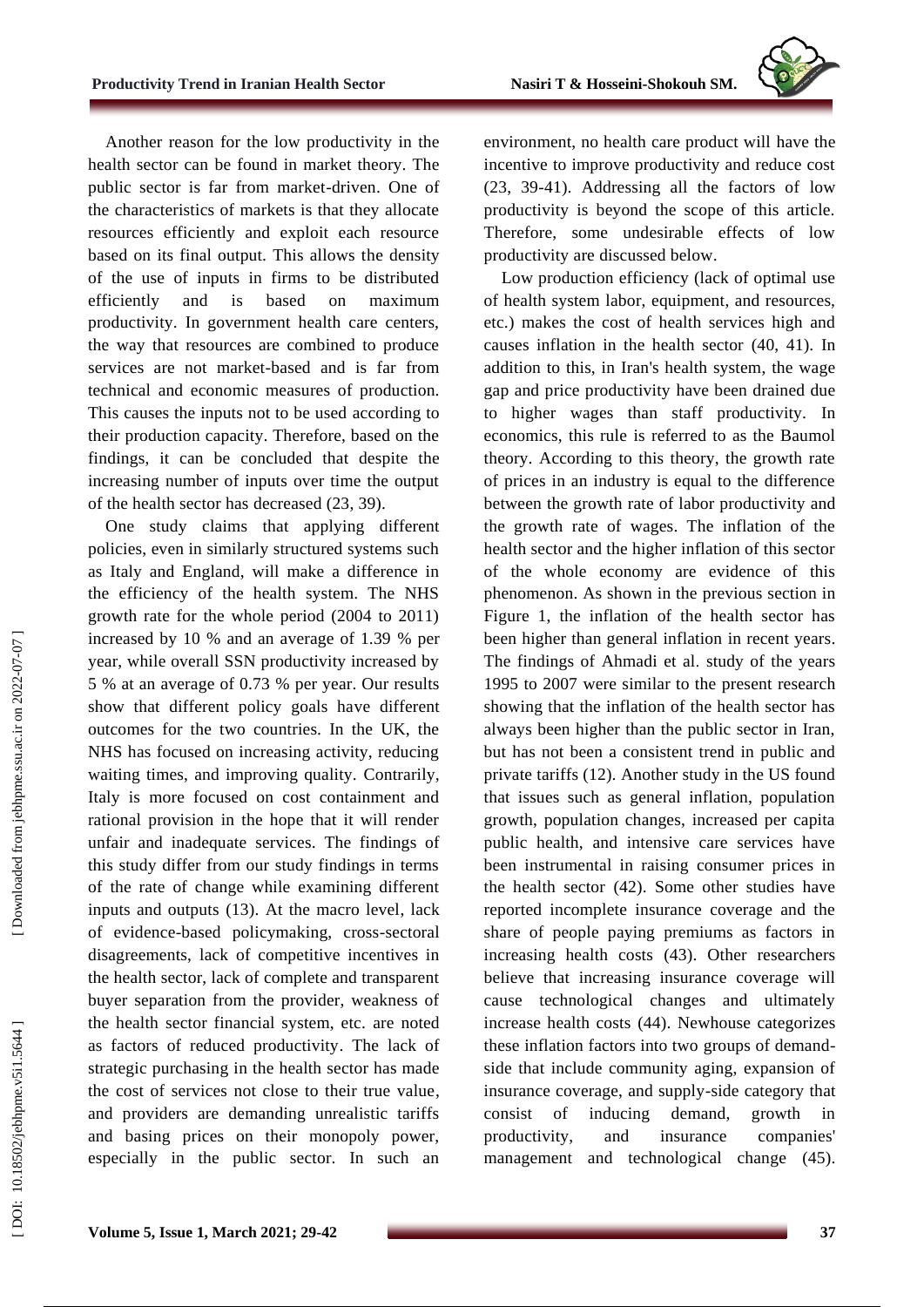Therefore, higher inflation in the health sector than in the public sector has been confirmed in most of these studies. In addition to the factors mentioned earlier, factors such as the increase in the quantity and quality of hospital hotels, more specialized human resources, etc. should also be added to Iran's list (12). A study in Norwegian hospitals shows that the rate of physicians' productivity declined between 2001 and 2013 , followed by health reforms. The main reason for this is the lack of the support of nursing staff and ward secretaries (46). According to the OECD productivity survey, the main reasons for the increase in Denmark and Canada's productivity are the technical changes (9). In another study for OECD countries, the main causes of inefficiency in health care were factors outside the control of the health system, including GDP, education, smoking habit , and obesity . High inflation in the health sector coupled with the lower purchasing power of the population either pushes the burden of financing rising health care spending on the public budget or increases the catastrophic health expenditure spending and out -of -pocket payments resulting in poverty from health spending. The concurrent movement of inflation in the health sector and the amount of out -of -pocket of the population shows that the inflationary pressure of the health sector in Iran has been on the rise in recent years. Low productivity can also affect the quality of health services (12, 47).

Ancarani et al. (16) , in reviewing the technical efficiency of Italian hospitals, found that managerial decisions to use more resources than external factors had a greater impact on health efficiency. Gunnarsson et al . (48) have evaluated the efficacy of these costs by referring to the magnitude and importance of government health and education costs in countries. They attribute the underlying causes of countries' inefficiencies to inadequate access to real resources such as teachers and medicine and also point out that higher costs will be associated with lower efficiency. Alin O, Marieta analyzed the economic efficiency of the health system in Europe using health indicators and the ratio of

health costs to GDP and concluded that the average health expenditure efficiency in the European Union was less than one, concluding that its benefits were lower than the cost s (49). A comparison of the average efficiency of public and private health expenditure in the countries of the region and North Africa (MENA) claims that the efficiency of private health expenditure has improved over the 2005 - 2010 period and the gap between the efficiency of these two types of expenditure in the health sector has declined. The main reason for this is the reduction of public expenditure efficiency on the one hand and the improvement of private expenditure efficiency on the other. The lowest and highest average technical efficiency of public health expenditures were related to Jordan and Yemen, respectively. In contrast, the lowest and highest mean technical efficiency of private health expenditures is allocated to Lebanon , Mauritania , and Oman, respectively. This study continues to redefine public health expenditure, reform public health expenditure structure, revise the method of resource allocating health expenditure , and so on. On the other hand, it recommend s helping improve the efficiency of private spending especially through the transfer of health units to this sector (7). Efficiency is one of the most important indicators of productivity. Measuring this index is a criterion for comparing the utilization of available resources against standard criteria or an index for assessing the performance of homogeneous and homogeneous units. The study by Rezapour et al . (50) showed that Southwest Asian countries suffer from economic inefficiencies due to the 12 % unproductivity of resources which is a result of poor efficiency of management, scale , and allocation. The study reported that the countries under investigation were able to access the same basic health indicators by using and allocating 88 % of the current health system resources. According to the World Health Organization, more than 50 % of resources in health care are inadequate (50). Robert's study (2008) of the inefficiencies of the OECD countries showed that the main reason for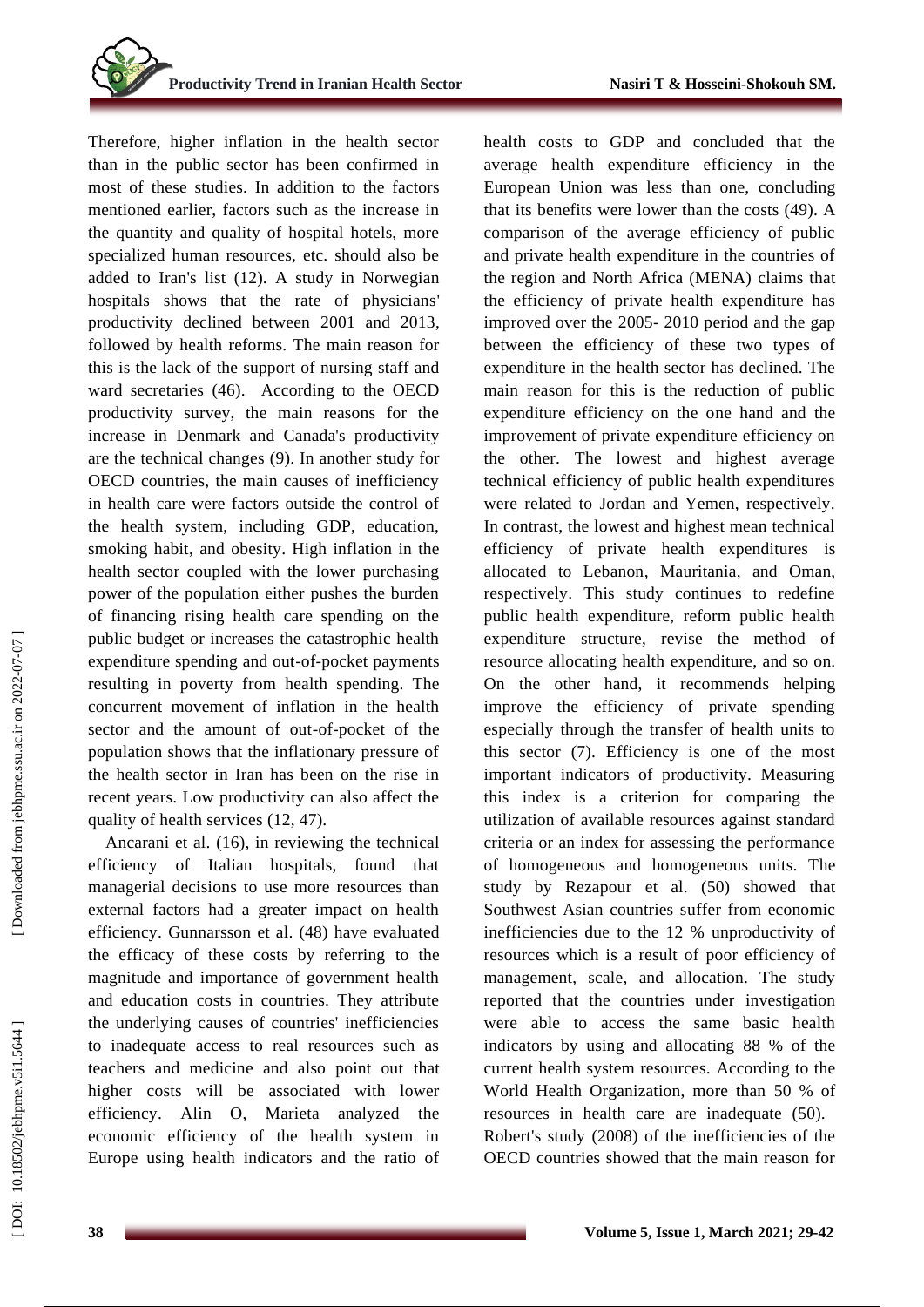

the weakness of productivity in health systems is the weakness in the allocation of health system resources (14). Evans (2001) attributed the inefficiency of health systems to the low cost of health care per capita. The results of some studies emphasize the role of management inefficiency (51). Good management is prominent in the health system, motivation, and effort of human resources for high -powered activity, training , and supply of human resources. The absence of a systematic assessment of the health system, lack of human resources in a position that is appropriate to their skills and education, lack of motivation for training promotion and specialization, lack of areas of creativity and variety, etc. can all affect the efficiency of human resources (8, 9). Another study does not consider the cause of low efficiency and increased costs in specialist workforce shortages but rather focuses on factors such as lack of utilization, maintenance and support, how resources are allocated at different levels, and how much they spend to improve health system performance . Overall, these studies emphasize the role and importance of managers in enhancing performance (9). Therefore, poor production makes the services provided in the health sector not of good quality and effectiveness. This may affect other health performance indicators (12).

# **Conclusion**

In conclusion, suggestions for improving the productivity of the health sector are as follows:

- 1- Requiring full and accurate implementation of operational budgeting in government health centers;
- 2- Implementing performance performance-based management in the public health sector;
- 3 Implementing performance -based incentive systems;
- 4 Improving government buildings;
- 5 Developing and implementing technical and managerial models of energy use improvement;
- 6 Creating a healthy competition environment between health centers;
- 7 Making policy for the management of

advanced medical equipment in the health sector

- 8- Providing competition among providers through the implementation of strategic purchasing;
- 9 U sing efficient, evidence -based manufacturing methods in health centers.

# **Acknowledgments**

The authors thank Dr. [Ahadinezhad](mailto:b.ahadinezhad@qums.ac.ir) for providing the data and the preliminary idea of the manuscript.

# **Conflict of interests**

The authors declare d that there is no conflict of interest s in the present study.

# **Authors' contributions**

Hosseini -Shokouh SM designed research; Nasiri T conducted research; Nasiri T Analyzed data; Hosseini -Shokouh SM and Nasiri T wrote manuscript. All authors read and approved the final manuscript.

# **Funding**

Non applicable

# **Reference**

- 1. Winch P, Stepnitz R. Peak oil and health in low and middle -income countries: impacts and potential responses. American Journal of Public Health. 2011; 101(9): 1607 -14.
- 2. Assadzadeh A, Parishani M, Mansouri B. The Effects of Oil Revenue Shocks on Health Expenditures in Iran. Health Information Management. 2015; 11(7): 880 -8.
- 3. Roberts M, Hsiao W, Berman P, Reich M. Getting health reform right: a guide to improving performance and equity: Oxford university press; 2008.
- 4. Bodenheimer TS, Grumbach K. Understanding health policy: A clinical approach 4 th edition: New York, NY: McGraw -Hill Companies, Inc; 2004.
- 5. Fique JP. Evaluating Hospital Efficiency Adjusting for Quality Indicators: an Application to Portuguese NHS Hospitals. Universidade do Porto, Faculdade de Economia do Porto; 2011.
- 6. Henderson JM, Quandt RE. Microeconomic theory: A mathematical approach. 1971 .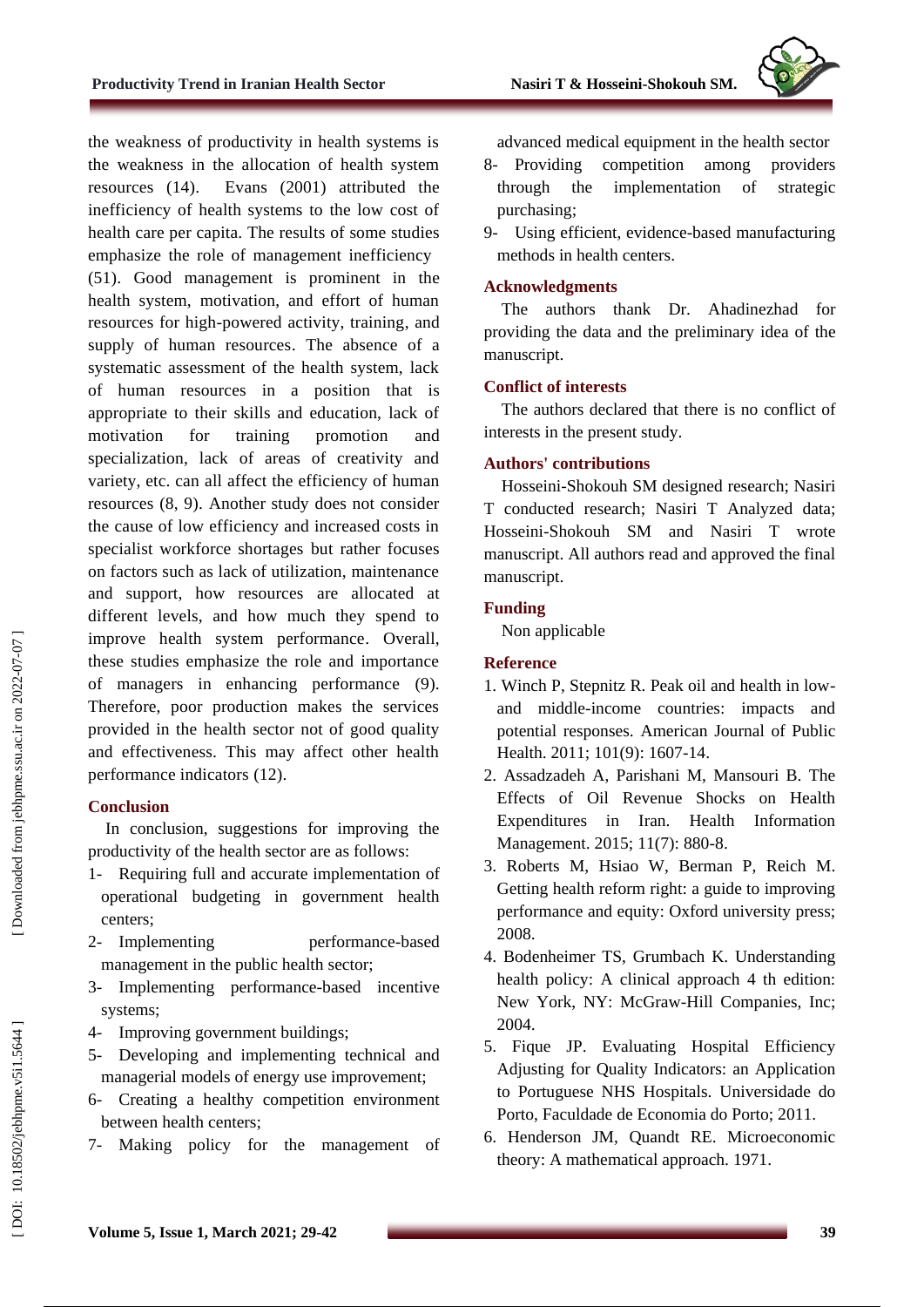- 7. Fattahi M, Barkhordari S. The Efficiency of Public And Private Health Expenditures: DEA Approach. Journal of Healthcare Management (Journal of Health System). 2014; 5(3): 41 -51.
- 8. Rezapour A, Asefzadeh S. Study economic efficiency of teaching hospitals of Qazvin University of Medical Sciences (1999-2007). Journal of Guilan University of Medical Sciences. 2009; 18(71): 55 -63.
- 9. Rezapoor A, Ebadifard Azar F. Situation of resource allocation in Iranian, s health system. Journal of Hospital. 2013; 11(4): 53 -64.
- 10. Kiani MM, Mosavi Rigi SA, Karami H, Sepaseh F, Naghdi B, Shiravani M. Efficiency Evaluation of University Hospitals In Bushehr Province before and after the Implementation of the Health System Development Plan. Evidence Based Health Policy, Management and Economics. 2018; 2(1): 1 -11.
- 11. Sajadi H, Karami M, Torkzadeh L, Karimi S, Bidram R. Efficiency estimation in general hospitals of Isfahan University of medical sciences during 2005 -2006 by data envelopment analysis. 2009.
- 12. Ahmadi AM, Yousefi M, Fazaeli S. Consumer Price Index Changes in Iran's Public and Health Sectors. The Economic Reseach. 2010; 10(1): 99 -111. [In Persian]
- 13. Atella V, Belotti F, Bojke C, Castelli A, Grašič K, Kopinska J, et al. How health policy shapes healthcare sector productivity? Evidence from Italy and UK. Health Policy. 2019; 123(1): 27 - 36.
- 14. Retzlaff-Roberts D, Chang CF, Rubin RM. Technical efficiency in the use of health care resources: a comparison of OECD countries. Health Policy. 2004; 69(1): 55 -72.
- 15. Alin O, Marieta M. Determining the efficiency of health expenditure as a prerequisite for achieving economic equilibrium in the European Union. Economics and Finance Research. 2011; 4: 81 -5.
- 16. Ancarani A, Di Mauro C, Giammanco M. The impact of managerial and organizational aspects on hospital wards' efficiency: Evidence from a case study. European Journal of Operational

Research. 2009; 194(1): 280 -93.

- 17. Eling M, Luhnen M. Efficiency in the international insurance industry: A cross -country comparison. Journal of Banking & Finance. 2010; 34(7): 1497 -509.
- 18. Kirigia JM, Asbu EZ. Technical and scale efficiency of public community hospitals in Eritrea: an exploratory study. Health Economics Review. 2013; 3(1): 6.
- 19. Al -Shayea AM. Measuring hospital's units efficiency: A data envelopment analysis approach. International Journal of Engineering & Technology. 2011; 11(6): 7 -19.
- 20. Chan S -G, Karim MZA. Public spending efficiency and political and economic factors: Evidence from selected East Asian countries. Economic Annals. 2012; 57(193): 7 -24.
- 21. Adib b SM, Parvisi S. Qualitative Methods. Tehran: Boshra Press; 2005. First Published in 2005.
- 22. Nasiri T, Takian A, Yazdani S. Stewardship in Health, Designing a Multi -Layer Meta Model: A Review Article. Iranian Journal of Public Health. 2019; 48(4): 579 -92.
- 23. Gholipour R. The Challenges of Productivity In Government. Journal of Public Administration. 2015; 7(3): 595 -618. [In Persian]
- 24. Parker D, Waller K, Xu H. Private and public services: productivity and performance migration. International Journal of Productivity and Performance Management. 2013; 62(6): 652 -64.
- 25. Iran CBotIRo. Iranian Economic Productivity Report (1988 to 2007) In: Economic Deputy EAO, editor. Iran Central Bank of the Islamic Republic of Iran. 2010. p. 1 -22.
- 26. Nasrollahnia M, Rahmanizadeh F. Performance Evaluation of Productivity Growth and Some Member Countries of The Asian Productivity. Financial Knowledge of Security Analysis (Financial Studies). 2014; 23(7): 109 -23.
- 27. Thornhill D. Productivity Attainment in a Diverse Public Sector, paper presented at the Institute of Public Administration Seminar on Promoting Productivity in a Diverse Public Sector, Dublin. 21 April 2006.
- 28. Rosiek A, Rosiek -Kryszewska A, Leksowski

Downloaded from jebhpme.ssu.ac.ir on 2022-07-07 ]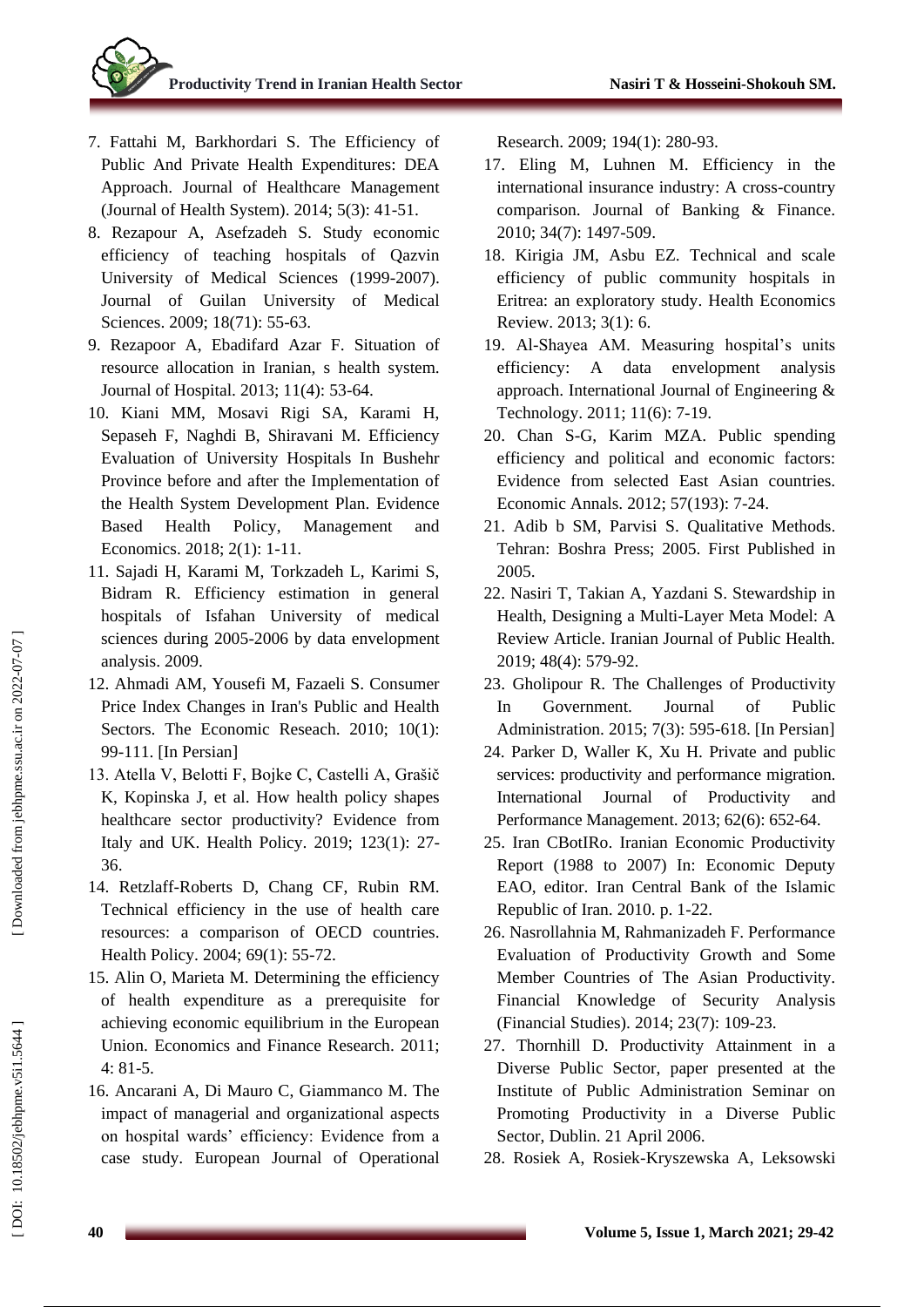

Ł, Kornatowski T, Leksowski K. The employee's productivity in the health care sector in Poland and their impact on the treatment process of patients undergoing elective laparoscopic cholecystectomy. Patient Preference and Adherence. 2016; 10: 2459.

- 29. Pourreza A, Alipour V, Arabloo J, Bayati M, Ahadinezhad B. Health production and determinants of health systems performance in WHO Eastern Mediterranean Region. Eastern Mediterranean Health Journal. 2017; 23(5): 368 - 74. doi: 10.26719/2017.23.5.368.
- 30. Nayebi H, Ebrahimi R, Azadegan A. Measuring and Analyzing the Factors Affecting the Growth of Total Factor Productivity in Iranian Economy Using Solo Residual Method. Macroeconomic Research Journal (Journal of Economic Sciences). 2010; 10(1): 121 -40.
- 31. McKee M, Figueras J, Saltman RB. Health systems, health, wealth and societal well -being: Assessing the case for investing In health systems: Assessing the case for investing in health systems: McGraw -Hill Education (UK); 2011.
- 32. Abedi G, Marvi A, Kentaie S, Amir S, Abedini E, Asadi Aliabadi M, et al. SWOT Analysis of Implementation of Urban Family Physician Plan from the Perspective of Beneficiaries: A Qualitative Study. Journal of Mazandaran University of Medical Sciences. 2017; 27(155): 79 -93. [In Persian]
- 33. Khezrimotlagh D, Chen Y. The Ratio of Output to Input Factors. Decision Making and Performance Evaluation Using Data Envelopment Analysis. Cham: Springer International Publishing; 2018. p. 235 -50.
- 34. Kao C. Output –Input Ratio Efficiency Measures. Network Data Envelopment Analysis: Foundations and Extensions. Cham: Springer International Publishing; 2017. p. 19 -41.
- 35. Organization WH. The world health report 2000: health systems: improving performance: World Health Organization; 2000.
- 36. Shams L, Akbari Sari A, Yazdani S. Values in Health Policy – A Concept Analysis. International Journal of Health Policy and Management. 2016; 5(11): 623 -30.
- 37. Nabilou B, Yusefzadeh H, Rezapour A, Azar FEF, Safi PS, Asiabar AS, et al. The productivity and its barriers in public hospitals: case study of Iran. Medical journal of the Islamic Republic of Iran. 2016; 30: 316.
- 38. Moosazadeh M, Amiresmaili MR. Study of productivity status and related factors and determining at selected hospitals of Mazandaran province - 2010. Tolooe Behdasht. 2012; 10(1):1 - 13.
- 39. Iran CBotIRo. Iranian Economic Productivity Report 2001 to 2009. In: Deputy E, editor. Economic Accounts Office; 2010. p. 1 -22.
- 40. Branson WH. Macroeconomic theory and policy. 1979.
- 41. Snowdon B, Vane HR, Wynarczyk P. A modern guide to macroeconomics. Books. 1994.
- 42. Rosko MD, Broyles RW. The economics of health care: a reference handbook. 1988.
- 43. Warshawsky MJ. Factors contributing to rapid growth in national expenditures on health care. Trends in Health Benefits. 1993: 65.
- 44. Weisbrod BA. The health care quadrilemma: an essay on technological change, insurance, quality of care, and cost containment. Journal of Economic Literature. 1991; 29(2): 523 -52.
- 45. Newhouse JP. Medical care costs: how much welfare loss?. Journal of Economic Perspectives. 1992; 6(3): 3 -21.
- 46. Johannessen KA, Kittelsen SA, Hagen TP. Assessing physician productivity following Norwegian hospital reform: A panel and data envelopment analysis. Social Science & Medicine. 2017; 175: 117 -26.
- 47. Baumol WJ, Blinder AS. Microeconomics: Principles and policy: Nelson Education; 2015.
- 48. Gunnarsson V, Carcillo S, Verhoeven M. Education and health in G7 countries: Achieving better outcomes with less spending: International Monetary Fund; 2007.
- 49. Alin O MM. determining the efficiency of health expenditure as a prerequisite for achieving economic equilibrium in the European Union. International Conference on Economics and Finance Research. 2011.
- 50. Organization WH. World Health Report 2000.